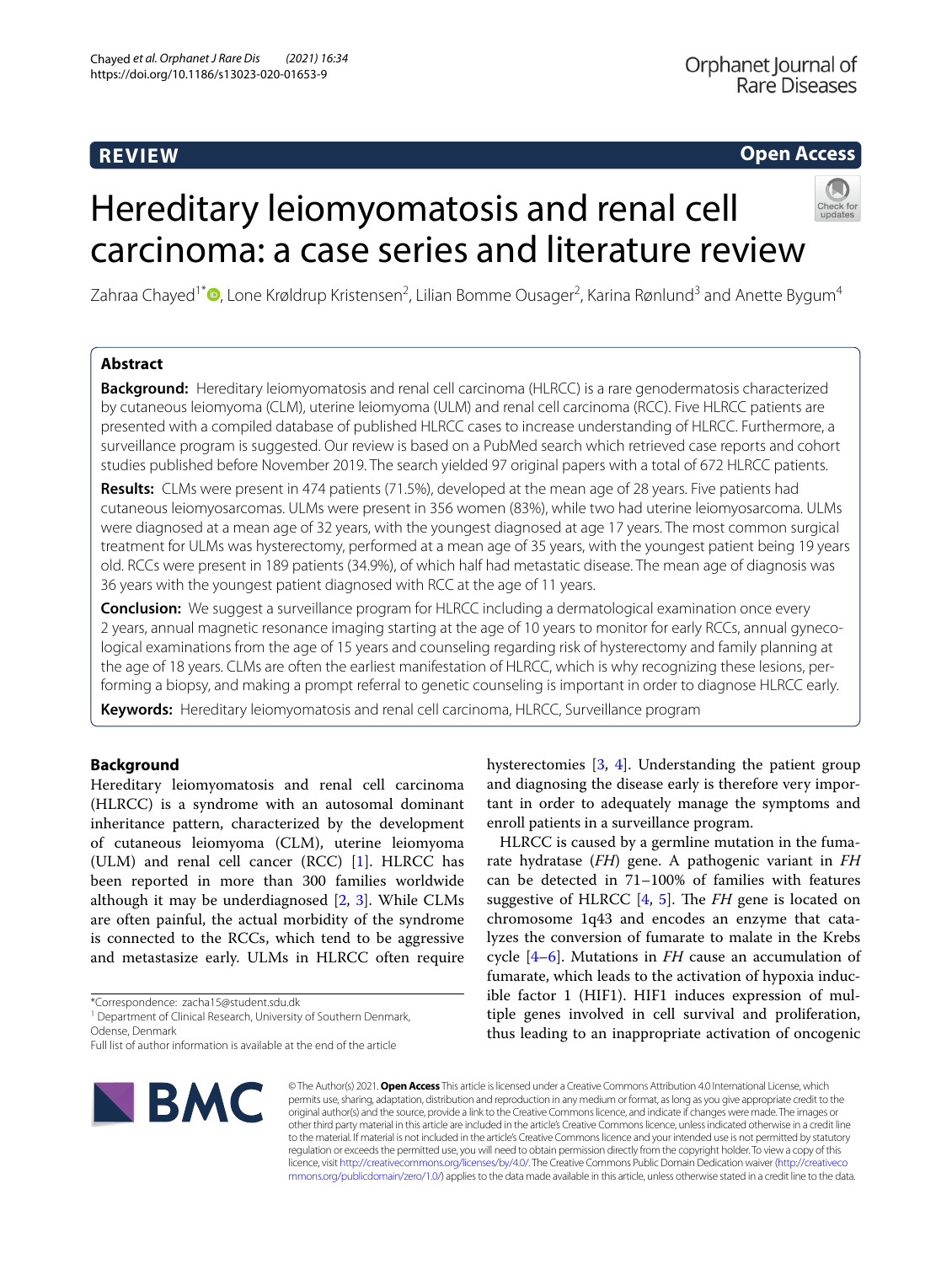hypoxia pathways [\[4](#page-7-3), [7\]](#page-7-6). Biallelic mutations in FH lead to the development of fumarate hydratase defciency, which is a rare condition characterized by neurologic dysfunction and a signifcantly shortened lifespan [[1\]](#page-7-0).

CLMs are often the frst manifestation of the syndrome. They are developed at a mean age of 24 years and present as skin-colored to hyperpigmented erythematous papules or nodules, either solitary or multiple, appearing in various patterns and distributions [[3–](#page-7-2)[5](#page-7-4)]. CLMs are typically described in 3 diferent types: (1) piloleiomyomas (most common), which originate from arrector pili muscles around the hair follicles, (2) angioleiomyomas, which originate from the smooth muscles of blood vessels and (3) genital leiomyomas, which originate from the tunica dartos of the genital skin and mammary muscles of the nipples. Piloleiomyomas and angioleiomyomas tend to be painful  $[3, 5]$  $[3, 5]$  $[3, 5]$ . The pain can occur spontaneously or can also be induced by the application of touch or pressure, temperature changes or emotional stress. The transformation of leiomyomas to leiomyosarcomas is rare.

ULMs are benign tumors, originating from the smooth muscle of the uterus. HLRCC associated ULMs are diagnosed on an average age of 10 years earlier than sporadic fbroids, are larger and usually appear in greater numbers. ULMs often give rise to irregular menstrual cycle, menorrhagia, pain and complications related to fertility, pregnancy and birth  $[3-5]$  $[3-5]$ . Due to the severity of symptoms most patients undergo myomectomies or hysterectomies, often before the age of 30 years [\[4](#page-7-3)].

RCCs are tumors originating from the renal tubule epithelium. RCCs have a lower penetrance compared to the other two manifestations, as approximately 18–20% of FH mutation carriers have been diagnosed with RCC  $[4, 7]$  $[4, 7]$  $[4, 7]$  $[4, 7]$ . The most common symptoms include hematuria, pain in the fank or lower back and a palpable mass. These tumors are more aggressive than sporadic ones and 70% of patients will die within 5 years due to disseminated disease  $[3-5]$  $[3-5]$  $[3-5]$ . RCCs tend to metastasize early, when the tumor is no larger than 1 cm. The main differential diagnoses to hereditary RCCs are Birt–Hogg– Dube syndrome (BHDS), Von Hippel–Lindau syndrome and hereditary papillary renal cancer (HPRC). BHDS is characterized by several manifestations other than RCCs, such as lung cysts and various skin lesions. VHLS is characterized by renal cysts, central nervous system hemangioblastoma and pancreatic tumors. Lastly, HPRC's only manifestation is RCCs [\[5](#page-7-4)]. Another syndrome which can present with RCCs is BAP1 tumor predisposition syndrome, which is also associated with atypical Spitz tumors, uveal and cutaneous melanomas, basal cell carcinoma and malignant mesothelioma [[8](#page-7-7)].

Although rare, pheochromocytomas have also been reported in relation to *FH* mutations. Patients with HLRCC are therefore likely to have an increased risk of developing pheochromocytoma [\[9](#page-7-8)[–11\]](#page-7-9).

Possible genotype–phenotype associations have been searched for but have not yet been clearly established [[12](#page-7-10), [13\]](#page-7-11). Also, a large intrafamilial variation in disease manifestations is seen, arguing against a clear genotype–phenotype correlation [[14,](#page-7-12) [15\]](#page-7-13).

The diagnostic criteria for HLRCC proposed by Schmidt et al. include one major criterion and three minor criteria  $[16]$ . The major criterion, which points to a high likelihood of HLRCC, is presence of multiple CLMs with at least one histologically confrmed leiomyoma. The minor criteria, which raise the suspicion of HLRCC, include: (1) solitary CLMs and a family history of HLRCC, (2) early onset type 2 papillary tumors of the kidney or (3) multiple symptomatic uterine fbroids of early onset (<40 years old). A defnitive diagnosis can be made when a pathogenic variant in *FH* is identifed [[16\]](#page-7-14).

As patients with HLRCC have a tendency to develop early onset RCCs and symptomatic, early onset ULMs, surveillance is important in order to detect RCCs and ULMs as early as possible. Furthermore, a surveillance program should also monitor CLMs for transformation to leiomyosarcoma. Various HLRCC surveillance programs have been proposed so far, although a defnitive surveillance program is yet to be established [\[17](#page-7-15)].

This paper presents five HLRCC patients and characterizes a series of published HLRCC cases in order to get a better understanding of this syndrome. Furthermore, a surveillance program is proposed. The following parameters will be explored: presence and characteristics of RCCs, CLMs and ULMs, age at onset or diagnosis, family history, *FH* variant status and diagnostic work-up.

#### **Materials and methods**

This study is a review of published HLRCC case reports and cohorts. The data used in this study consists of papers collected through a literature search using Pub-Med. The search was conducted between  $14/11/2019$ and 28/11/2019 using the following keywords: HLRCC, hereditary leiomyomatosis and renal cell cancer, hereditary leiomyomatosis and renal cell carcinoma, Reed's syndrome, leiomyomatosis cutis et uteri and MCUL (multiple cutaneous leiomyomas with uterine leiomyomas). Papers included were HLRCC case reports or cohorts that described the presentation of CLMs, ULMs and RCCs. Papers were excluded if they did not contain the relevant information describing these characteristics, and if they were not in English. Some additional papers were found by searching through the reference list of other papers. In total, we identifed 97 papers of which 82 were case reports and 15 were papers describing cohorts or families, with a total of 672 HLRCC cases.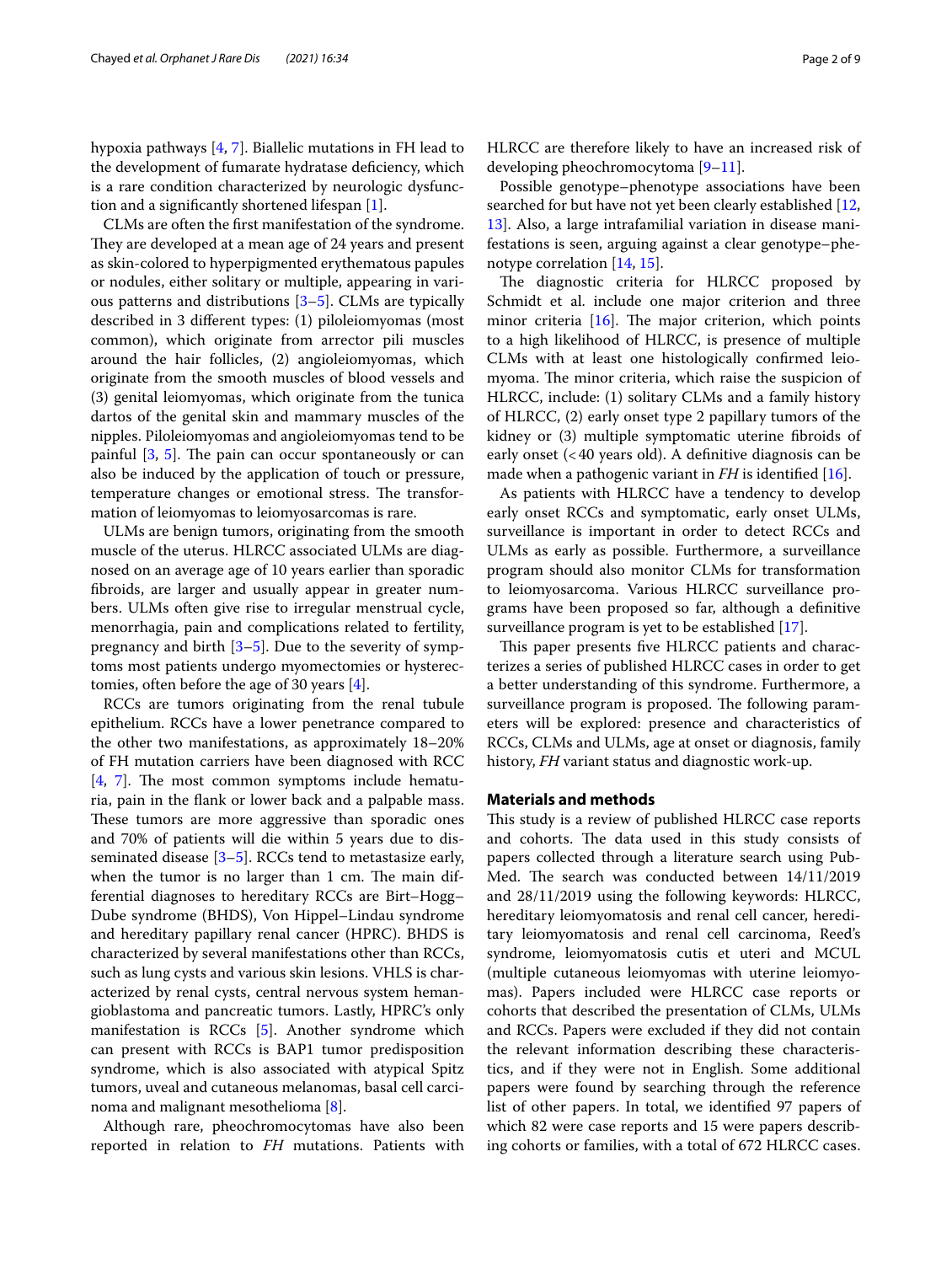Data extraction was conducted by the frst author, who looked for the following categories of data: gender, age of cases (at onset of disease or at diagnosis), presence and description of CLMs (age of onset, symptoms, number, location), ULMs (age at diagnosis, treatment, age at treatment) and RCCs (age at diagnosis, metastases, treatment), family history, presence of FH mutation and how the diagnosis was made (by determining what resulted in the referral: RCC symptoms, CLM symptoms, ULM symptoms or other) (Additional files [1](#page-7-16) and [2](#page-7-17)). The data was analyzed, and mean age of onset/diagnosis were calculated by combining the data from individual case reports and the existing means from cross-sectional studies, using StataCorp 16.

## **HLRCC cases**

See Table [1](#page-2-0) and Fig. [1](#page-2-1).

## **Results**

Review of the literature resulted in inclusion of a total of 672 patients with HLRCC in our database, 239 men (35.6%) and 433 women (64.4%).

#### <span id="page-2-0"></span>**Table 1 HLRCC case presentations**

|                 | Age, gender Family | number       | <b>Family history</b>                                                                                                                                          | Phenotype               |                                                        |            | Genotype                        |  |
|-----------------|--------------------|--------------|----------------------------------------------------------------------------------------------------------------------------------------------------------------|-------------------------|--------------------------------------------------------|------------|---------------------------------|--|
|                 |                    |              |                                                                                                                                                                | <b>CLMs</b>             | <b>ULMs</b>                                            | <b>RCC</b> | Pathogenic variant              |  |
| Patient 1 55, F |                    |              | Daughter with HLRCC<br>(patient 2)                                                                                                                             |                         | Multiple $(>5$ CLMs) Yes (hysterectomy at age 40)      | No         | $c.595G > C$ , p.Ala199Pro      |  |
| Patient 2 31, F |                    |              | Mother with HLRCC (patient<br>1)                                                                                                                               | Multiple $(>5$ CLMs) No |                                                        | No.        | $c.595G > C$ , p.Ala199Pro      |  |
| Patient 3 36, F |                    | $\mathbb{I}$ | Mother with CLMs and<br>hysterectomy due to ULMs.<br>Maternal uncle with RCC,<br>onset at age 65. Several<br>family members on the<br>maternal side with HLRCC |                         | Multiple ( $>$ 5 CLMs) Yes (hysterectomy at age 36) No |            | $c.450$ T $>$ A, p. Asn 150 Lys |  |
| Patient 4 41. M |                    | $\mathbb{H}$ | Father with CLMs. Paternal<br>grandmother underwent<br>hysterectomy at the age of<br>28 years. Sister with HLRCC<br>(patient 5)                                | Multiple $(>5$ CLMs) -  |                                                        | No.        | c.1058 $1108 + 19$ del, p.?     |  |
| Patient 5 43, F |                    | $\mathbb{H}$ | Brother with HLRCC (patient<br>4)                                                                                                                              |                         | Multiple ( $>$ 5 CLMs) Yes (hysterectomy at age 28) No |            | c.1058 $1108 + 19$ del, p.?     |  |

<span id="page-2-1"></span>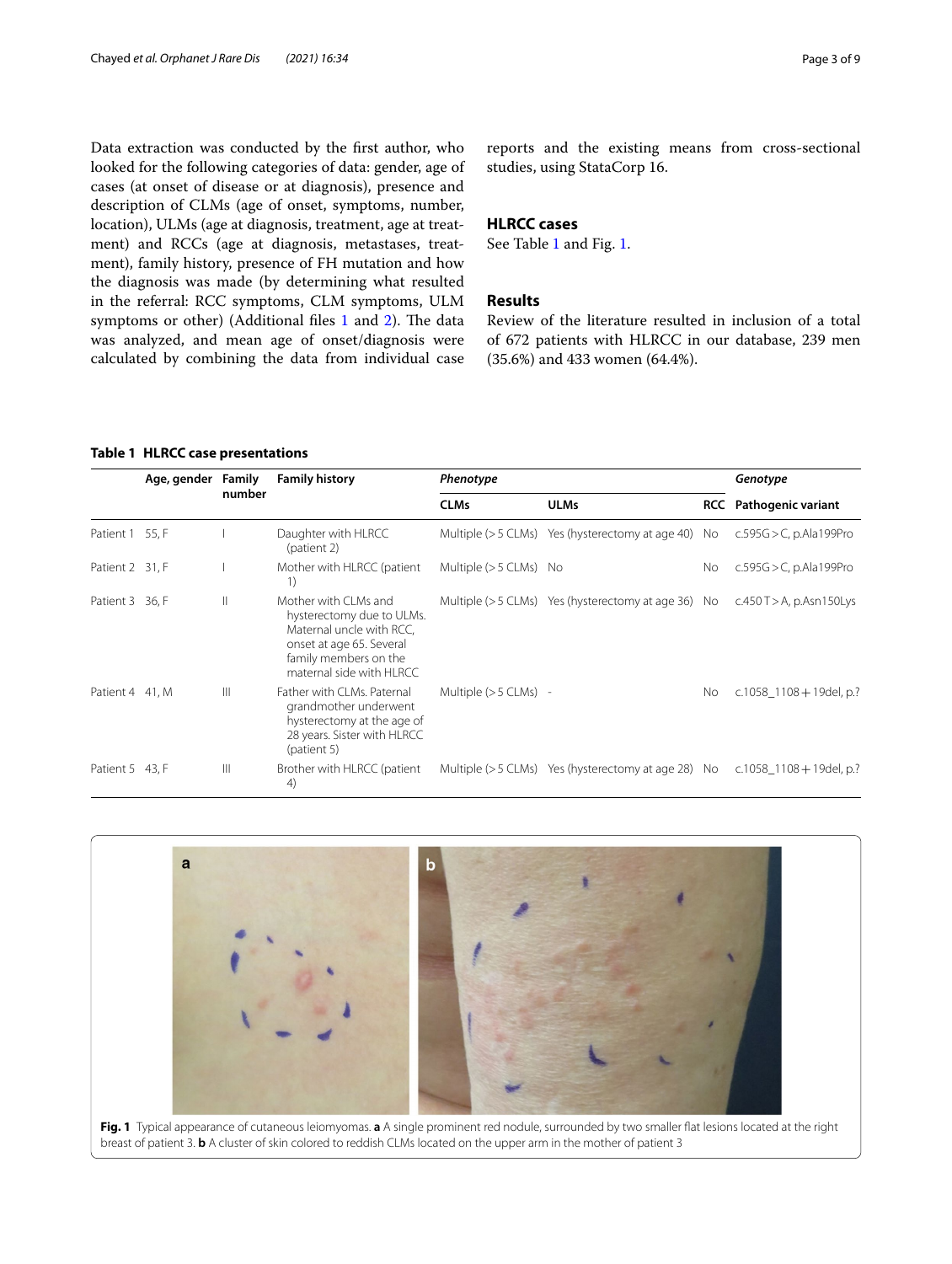## **Cutaneous leiomyoma**

Table [2](#page-3-0) provides an overview of CLMs. CLM status was reported for 663 patients (98.7%), of which 474 (71.5%) had CLMs. The mean age of onset was reported in 120 patients (25.3%) and calculated to be 28.4  $\text{years} \pm 11.08$ standard deviation (SD) (range  $11-79$  years). The number of lesions was reported in 97 patients (20.5%), of which the majority had multiple (more than 5) lesions. CLM symptoms were described in 171 patients (36.1%): 31 (18.1%) were asymptomatic, 124 (72.5%) had pain, 14 (8.2%) had pruritus and two patients (1.2%) had CLMs that were both painful and pruritic. Many patients were found to have more than one stimulus that triggered pain. The distribution of these stimuli can be seen in Fig. [2](#page-3-1). Pain in response to cold was the most common type of painful stimuli, closely followed by pain in response to tactile stimuli (touch, pressure). The location of CLMs

### <span id="page-3-0"></span>**Table 2 Overview of CLMs**

| Characteristic                                             | Reported value (%)                                   |  |  |
|------------------------------------------------------------|------------------------------------------------------|--|--|
| CLM reported ( $n = 672$ )                                 |                                                      |  |  |
| Yes                                                        | 474 (70.5%)                                          |  |  |
| No                                                         | 189 (28.1%)                                          |  |  |
| NA <sup>1</sup>                                            | $9(1.4\%)$                                           |  |  |
| CLM mean age at onset, mean $\pm$ SD (range)               | 28.4 years $\pm$ 11.08<br>(11-79 years)<br>$(n=120)$ |  |  |
| CI M number                                                |                                                      |  |  |
| Few $(< 5)$                                                | 6/474 (1.3%)                                         |  |  |
| Multiple $(≥ 5)$                                           | 91/474 (19.2%)                                       |  |  |
| <b>NA</b>                                                  | 377/474 (79.5%)                                      |  |  |
| CLM symptoms                                               |                                                      |  |  |
| Asymptomatic                                               | 31/474 (6.5%)                                        |  |  |
| Painful                                                    | 124/474 (26.2%)                                      |  |  |
| Pruritic                                                   | 14/474 (3%)                                          |  |  |
| Painful and pruritic                                       | 2/474 (0.4%)                                         |  |  |
| <b>NA</b>                                                  | 303/474 (63.9%)                                      |  |  |
| CLM painful stimuli <sup>2</sup>                           |                                                      |  |  |
| Pain in response to tactile stimuli (touch, pres-<br>sure) | 48/121 (39.7%)                                       |  |  |
| Pain in response to unspecified temperature<br>changes     | 4/121 (3.3%)                                         |  |  |
| Pain in response to cold                                   | 56/121 (46.3%)                                       |  |  |
| Pain in response to heat                                   | 10/121 (8.2%)                                        |  |  |
| Pain in response to emotional stress                       | 3/121 (2.5%)                                         |  |  |
| CLM distribution <sup>2</sup>                              |                                                      |  |  |
| Head and neck                                              | 33/300 (11%)                                         |  |  |
| Trunk                                                      | 119/300 (39.7%)                                      |  |  |
| Upper limbs (including shoulders)                          | 80/300 (26.7%)                                       |  |  |
| Lower limbs (including buttocks and genitals)              | 68/300 (22.6%)                                       |  |  |

 $1$  Not available (NA) data due to lack of mention in the case reports and cohort studies

<span id="page-3-2"></span> $2$  CLM painful stimuli and CLM distribution were not known for all patients. Furthermore, most cases had more than one pain triggering stimuli and more than one location which was afected by CLMs.



<span id="page-3-1"></span>varied widely and it was common to have lesions covering more than one location. Figure [3](#page-3-2) shows the distribution of CLMs across various anatomical regions. A total of fve patients developed cutaneous leiomyosarcomas.

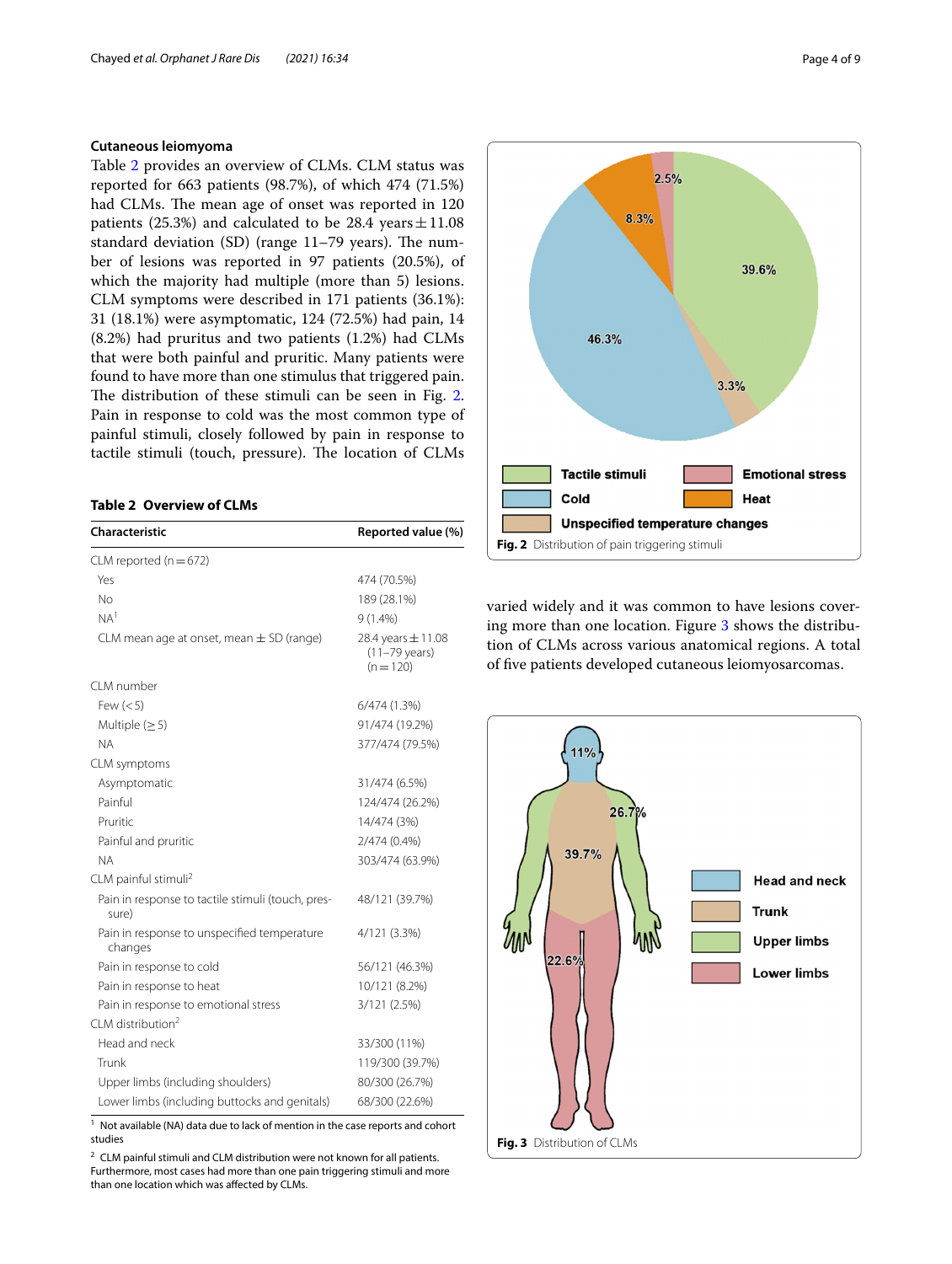The majority of CLMs can be found on the trunk, followed by the upper extremities, the lower extremities and lastly the head and neck area.

## **Uterine leiomyoma**

Table [3](#page-4-0) provides an overview of ULMs. ULM status was known in 429 women (99.1%), of which 356 (83%) had ULMs. The age at diagnosis was known for 67 patients (18.8%) and the mean was calculated to be 32.06 years  $\pm$  6.6 SD (range 17–48 years). The choice of surgical treatment for ULM was known for 232 women (65.2%): 179 (77.2%) received a hysterectomy, 40 (17.2%) received a myomectomy and 13 (5.6%) had an unspecifed surgery. Hysterectomies, the most common treatment for ULMs, were performed at a mean age of 34.7 years  $\pm$  6.2 SD (range 19–50 years). Two women developed uterine leiomyosarcomas.

## **Renal cell carcinoma**

Table [4](#page-4-1) provides an overview of known for 542 patients  $(80.7%)$  of RCCs,  $101$  (53.4%) in a metastati diagnosis for RCC was reported in 51 patients (27%) and calculated to be 36.1 years  $\pm$  13.4 SD (range 11 –79 years).

### **Family history, FH variants and diagnosis**

The majority of the patients had a positive family history for RCCs, CLMs or ULMs. Of the 227 patients who had been asked about family history, 199 (87.8%) could confrm a positive family history. *FH* mutational testing was conducted in 333 patients and revealed a pathogenic variant in 332 (99.7%) of those. In the remaining patient, sequencing of the FH exon regions (using RNA extracted from a leiomyoma) did not reveal any genetic variants; however, this does not exclude gross deletions or the presence of a pathogenic variant in the promotor region or in the intron regions.

## <span id="page-4-0"></span>**Table 3 Overview of ULMs**

|                          | Figure 4 gives an overview of how the clinical diagnosis              |
|--------------------------|-----------------------------------------------------------------------|
| RCCs. RCC status was     | was made: 85 patients (45.5%) were diagnosed based on                 |
| f which 189 (34.9%) had  | CLM symptoms, 21 (11.2%) were diagnosed due to RCC                    |
| c state. The mean age of | symptoms, 8 (4.3%) were diagnosed due to ULM symp-                    |
| in 51 natients (27%) and | $t_{\text{max}}$ (1 (99.60) $1: \ldots 1$ $1: \ldots 1$ $1: \ldots 1$ |

due to ULM symptoms, 61 (32.6%) were diagnosed due to a positive family history or the diagnosis of a close family member and lastly 12 (6.4%) were diagnosed due an incidental fnding of HLRCC manifestations.

## **Discussion**

We conducted a literature search and characterized the clinical features of 672 HLRCC patients. Based on our fndings we propose the surveillance program for HLRCC presented in Table [5](#page-5-1) and discussed below.

We found that CLMs were often the earliest manifestation of HLRCC, appearing at a mean age of 28.4 years. In a study by Toro et al. CLMs appeared at a mean age of 25 years  $[18]$  $[18]$ . This makes these cutaneous lesions very important to recognize in order to diagnose the disease

| ULM reported ( $n = 672$ )                     |                                              |
|------------------------------------------------|----------------------------------------------|
| Yes                                            | 356/433 (82.2%)                              |
| <b>No</b>                                      | 73/433 (16.9%)                               |
| <b>NA</b>                                      | 4/433 (0.9%)                                 |
| ULM age at diagnosis mean $\pm$ SD (range)     | 32.06 years $\pm$ 6.6 (17–48 years) (n = 67) |
| ULM treatment                                  |                                              |
| Myomectomy                                     | 40/356 (11.2%)                               |
| Hysterectomy                                   | 179/356 (50.3%)                              |
| Unspecified surgery                            | 13/356 (3.7%)                                |
| <b>NA</b>                                      | 124/356 (34.8%)                              |
| ULM age at hysterectomy, mean $\pm$ SD (range) | 34.7 years $\pm$ 6.2 (19–50 years) (n = 60)  |

## <span id="page-4-1"></span>**Table 4 Overview of RCCs**

| RCC reported (n $=$ 672)                         |                                                              |
|--------------------------------------------------|--------------------------------------------------------------|
| Yes                                              | 189 (28.1%)                                                  |
| Nο                                               | 353 (52.5%)                                                  |
| <b>NA</b>                                        | 130 (19.4%)                                                  |
| RCC mean age at diagnosis, mean $\pm$ SD (range) | 36.1 years $\pm$ 13.4<br>$(11-79 \text{ years})$<br>$(n=51)$ |
| RCC metastases                                   |                                                              |
| Yes                                              | 101/189 (53.5%)                                              |
| No                                               | 49/189 (25.9%)                                               |
| <b>NA</b>                                        | 39/189 (20.6%)                                               |
| RCC treatment                                    |                                                              |
| Nephrectomy (unspecified type)                   | 31/189 (16.4%)                                               |
| Nephrectomy (radical)                            | 25/189 (13.2%)                                               |
| Nephrectomy (partial)                            | $6/189(3.2\%)$                                               |
| <b>NA</b>                                        | 127/189 (67.2%)                                              |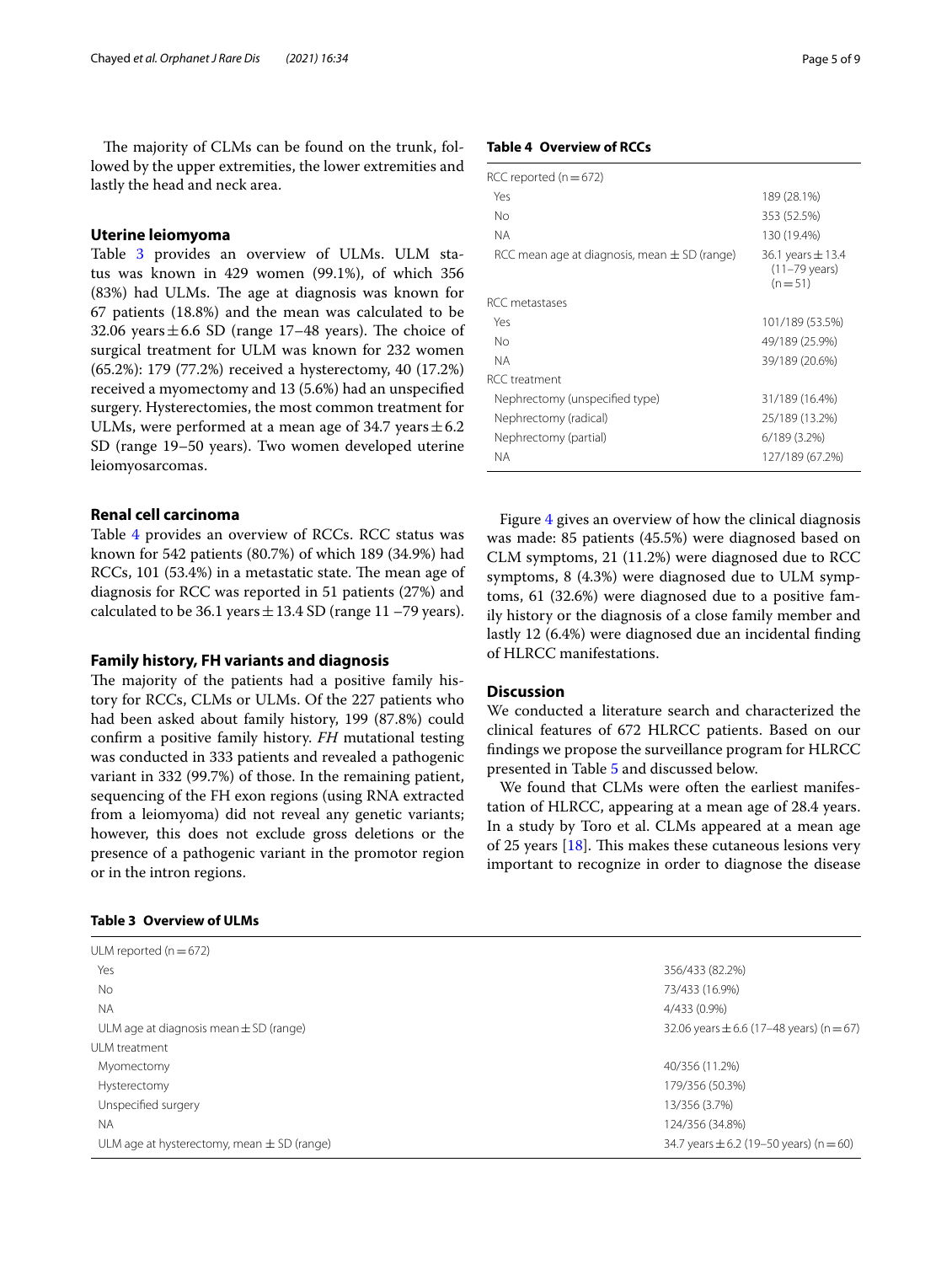

<span id="page-5-0"></span>early. With CLM symptoms also being the most common symptoms, that lead to a diagnosis of HLRCC, this further highlights the importance of recognizing CLMs, performing a biopsy and making a prompt referral to genetic counseling to uncover family history and test for *FH* variants. The majority of CLMs in our study were described as painful, but this could perhaps be due to selection bias as patients with asymptomatic CLMs are less likely to seek medical intervention and thus less likely to be reported. We found fve cases of cutaneous leiomyosarcomas in our study. For early detection of CLM transformation into leiomyosarcomas, Patel et al. recommends dermatological examination annually or once every 2 years in patients diagnosed with HLRCC [\[3](#page-7-2)]. With the low prevalence of cutaneous leiomyosarcomas in mind, we suggest that a dermatological examination once every 2 years is sufficient. Furthermore, it is important to notify patients to seek a dermatologist if they notice a change in their lesions.

We found that 83% of women in our study had ULMs, diagnosed at a mean age of 32.06 years. This indicates that ULMs are a highly penetrant manifestation of HLRCC, and is supported by other studies, which show that 81.7%-98% of women with *FH* mutations are afected with ULMs [\[7](#page-7-6), [18](#page-8-0)]. Sporadic fibroids, in comparison, have been found to have an overall prevalence of 9.6% in the general population with the highest incidence in age group  $45-49$  years [[19](#page-8-1)]. This means that HLRCC related ULMs are diagnosed approximately 13–17 years earlier than their sporadic counterparts. ULMs pose a signifcant risk to fertility in themselves but also due to their highly symptomatic nature which often require early hysterectomies. This study found that 77.2% of women with ULMs had a hysterectomy performed at the mean age of 34.7 years. A Portuguese study found the mean age of hysterectomies in the general population to be approximately 55.2 years, while the mean age of hysterectomies due to sporadic uterine fibroids was  $48.6$  years  $[20]$ . This means that hysterectomies due to HLRCC associated ULMs are performed 14–21 years earlier than in the general population. The high risk of early hysterectomies raises a serious concern for the afected women's fertility, which is why Smit et al. argues that these patients should receive early adulthood counseling on family planning  $[21]$  $[21]$ . The youngest patient to undergo hysterectomy in our study was 19 years of age. Therefore, we suggest that the optimal time for consultation regarding risk of hysterectomy and family planning would be at the age of 18 years. With the age of the youngest patient diagnosed with ULMs in mind, we suggest that the surveillance program includes annual gynecological examinations starting from the age of 15 years. The recommended method of surveillance is ultrasound examination [\[21\]](#page-8-3).

HLRCC associated RCCs have long been known to develop at early age and to have early metastatic potential. Additionally, HLRCC-associated RCCs can metastasize when the tumor is no larger than 1 cm. The mean age of diagnosis found in our study confrms the early

## <span id="page-5-1"></span>**Table 5 Proposed HLRCC surveillance program for confrmed** *FH* **mutation carriers**

CLM

Dermatological examination once every 2 years, starting from onset of CLMs Instructions to contact a dermatologist in case of changes in CLMs

ULM

Annual gynecological ultrasound examination, starting from the age of 15 years Counseling regarding risk of hysterectomy and family planning at the age of 18 years

RCC

Annual contrast enhanced MRI of the abdomen, starting from the age of 10 years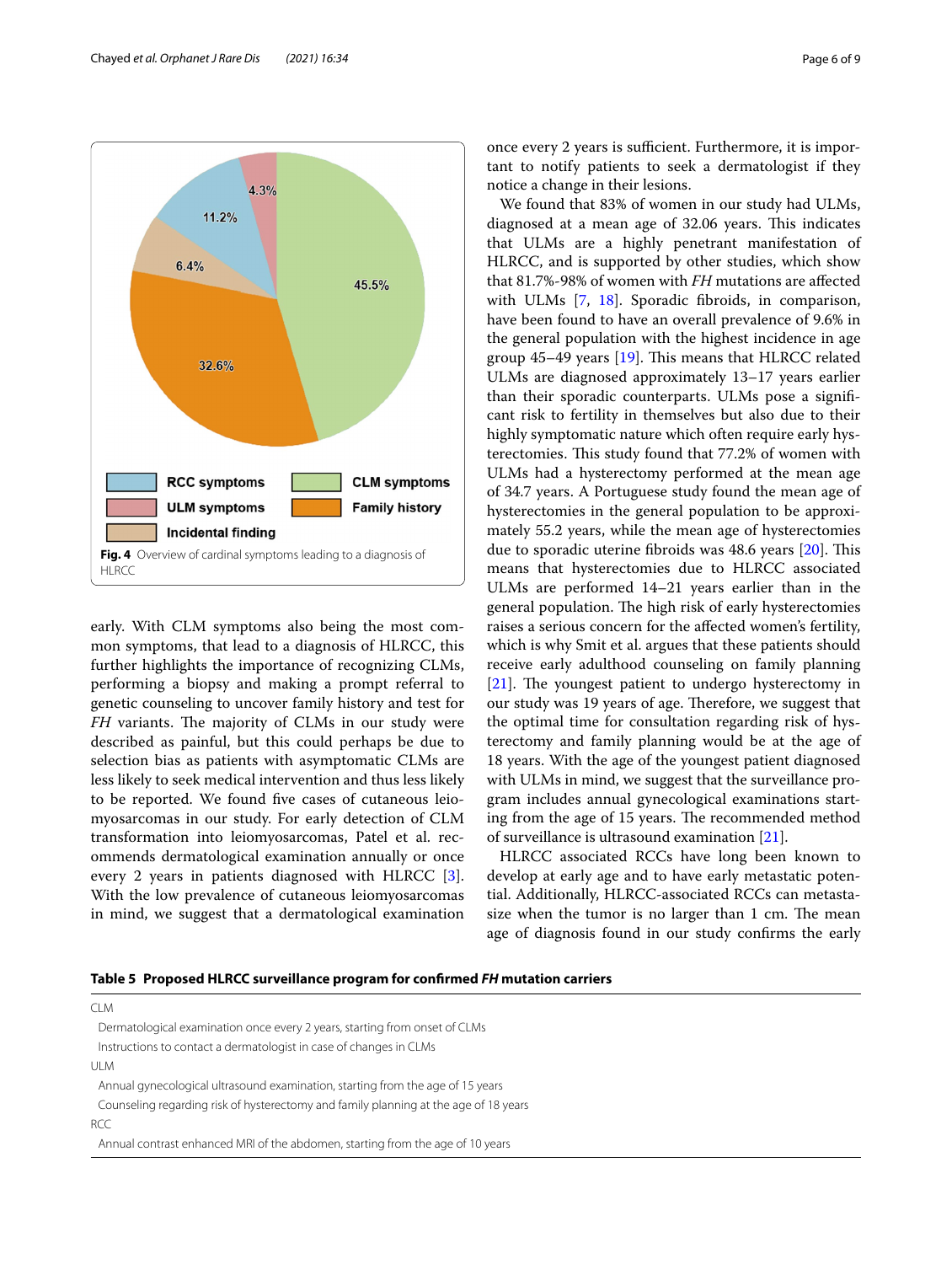development of RCCs. To emphasize how early these tumors develop, it is worth noting that sporadic RCCs have a mean age of diagnosis of 63–68 years [[22,](#page-8-4) [23](#page-8-5)], which is approximately 27–32 years later than HLRCC associated RCCs. This highlights the necessity of an early screening program. Patel et al. recommends starting the screening program at the age of 10 years while Schmidt et al. recommends starting as early as 8 years [[3,](#page-7-2) [16](#page-7-14)]. Menko et al. recommends that decisions about renal surveillance before the age of 18 years should be made on an individual basis [[17](#page-7-15)]. However, we found four patients in our study who developed RCC before the age of 20, the youngest being 11 years old, while a recent review identifed 7 more patients, the youngest being 10 years old, which is why we will also recommend starting the screening program at the age of 10 years  $[24]$  $[24]$ . The method for surveillance should be annual contrast enhanced MRI of the kidneys  $[2-4]$  $[2-4]$ . Lastly, it is worth pointing out that our review found 34.9% of the patients to have RCCs while previous studies have showed a penetrance of approximately 18–20%. This higher prevalence is likely caused by publication bias as cases with RCCs are more likely to be reported on.

To start surveillance early would also require early genetic testing. Genetic testing of children always implicates important concerns on best interest and autonomy (including loss of their own adult choice about knowing their genetic status). Decisions to test must always balance the likely benefits and risks. The suggested surveillance program aims for early detection of tumors at a more favorable prognostic level. We believe that the child and parents should be ofered genetic counselling and FH variant test before entry in the surveillance program. Informed consent should be given by the parents and the child should be engaged in the decision at a developmentally appropriate level, in keeping with ethics guidance.

In this study we found that the majority of patients with HLRCC had a positive family history. This highlights the need to inquire about the family history of CLMs, ULMs (including hysterectomies), and RCCs in patients who are suspected of having HLRCC. Especially the gynecologists should be alert and ask for a personal and familial history regarding skin and renal tumors, when they treat women with early onset ULMs. A positive family history, together with cutaneous leiomyomas, is one of the minor diagnostic criteria proposed by Schmidt et al. to make the HLRCC diagnosis [[16\]](#page-7-14). A diagnosis of HLRCC can definitively be made when a germline *FH* mutation is found. In this review we found that 333 patients with characteristics indicative of HLRCC were tested genetically and of these 99.7% had a pathogenic *FH* variant. Earlier data showed germline *FH* variants in  $\sim$  90% (76–100%) of families with clinical features suggestive of HLRCC [\[4](#page-7-3)].

Genetic testing of the *FH* gene is strongly recommended in order to confrm the diagnosis and be able to identify family members who should also be ofered genetic counseling, genetic test, and enrolled in the suggested surveillance program if they are found to be carriers of a detected *FH* variant. Based on the above information, we have outlined our recommendations for *FH* genetic testing in Table [6](#page-6-0). In the few patients with clinical HLRCC wherein a pathogenic *FH* variant can't be detected, additional immunohistochemical studies of tumors may support the diagnosis [[25\]](#page-8-7).

The study is based on published case reports and case series, which are prone to selection bias, as more severely afected patients may have been reported with a focus on the organ manifestations of interest of the author group. Most were cross-sectional studies, which might skew the results towards the earlier appearing manifestations, as the disease manifestations are age related and especially RCC may develop later in life. We may also have overlooked some patient reports in the literature.

Finally, our review included 239 men and 433 women. The big difference in number might point to an underdiagnosis of HLRCC in men, although that cannot be confrmed. Only two HLRCC manifestations are seen in men, CLMs and RCCs, which could perhaps limit their diagnosis options when compared to women. Case reports for women could be found in gynecology, urology and dermatology journals which might explain the overrepresentation of women.

## **Conclusion**

HLRCC is a rare genodermatosis, yet important to know and identify due to its morbidity and high risk of early malignancy, which also stresses the necessity of an appropriate surveillance program.

We suggest a dermatological examination once every two years as part of the surveillance program to monitor for transformation of CLMs to leiomyosarcoma. CLMs were found to be the frst manifestation of HLRCC and the most common symptom that led to the diagnosis. It is therefore important that physicians are able to recognize these lesions based on patient symptoms and clinical appearance combined with

<span id="page-6-0"></span>**Table 6 Recommendations for** *FH* **genetic testing**

| Test for FH variants should be carried out in patients with                                                                              |  |
|------------------------------------------------------------------------------------------------------------------------------------------|--|
| More than one cutaneous leiomyoma                                                                                                        |  |
| One or more cutaneous leiomyomas and uterine leiomyomas (females)                                                                        |  |
| One or more leiomyoma and renal tumor                                                                                                    |  |
| One or more leiomyoma (cutaneous or uterine) and 1st degree relatives<br>with multiple cutaneous leiomyomas, uterine leiomyomas or renal |  |

tumors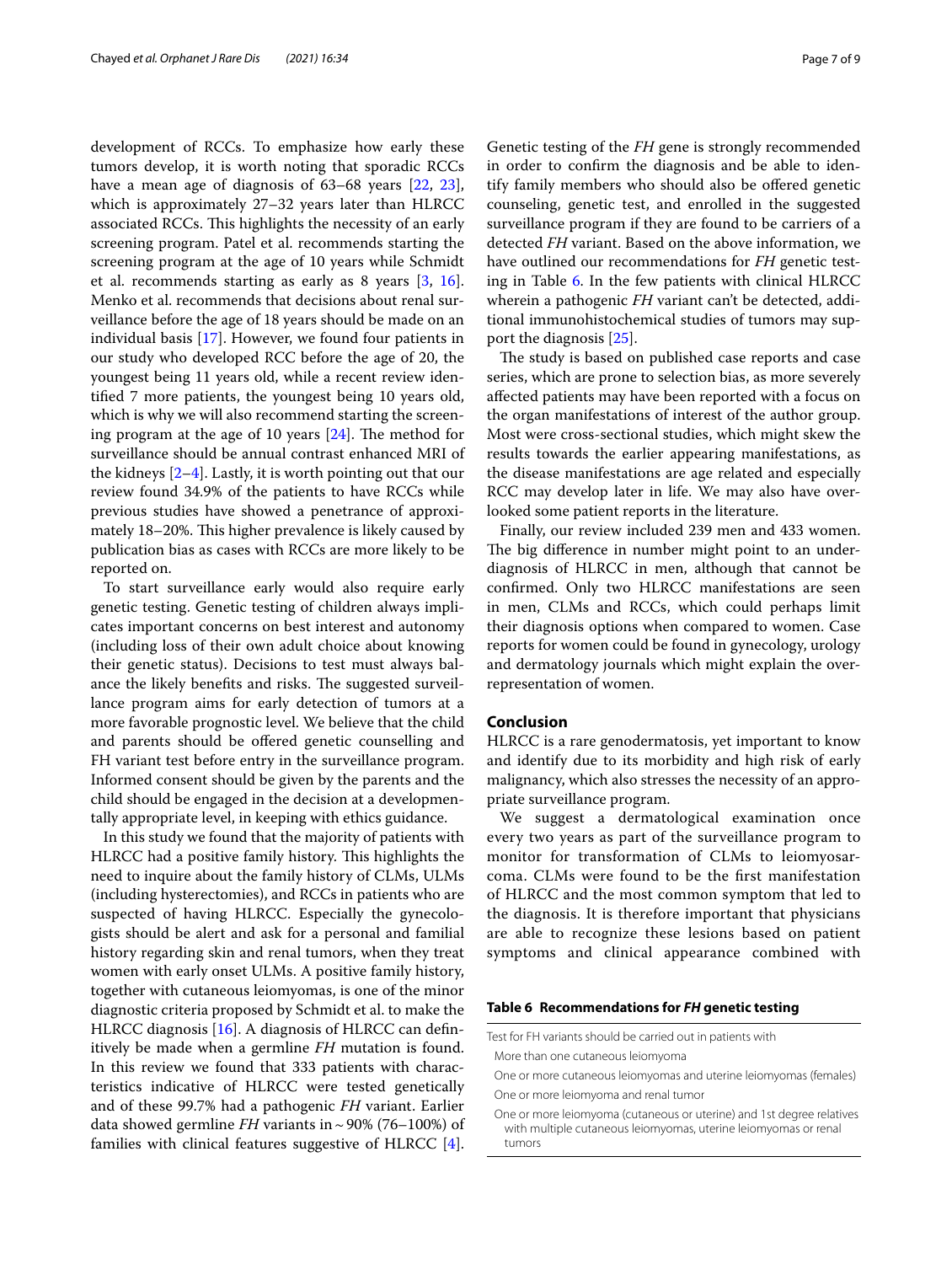histopathology, and to immediately suspect HLRCC in order to diagnose the disease early.

Furthermore, ULMs are diagnosed approximately 13–17 years earlier than their sporadic counterparts and have a great impact on fertility, which is why we suggest annual gynecological examinations from the age of 15 years and a counseling regarding risk of hysterectomy and family planning at the age of 18 years. Finally, we suggest an annual contrast enhanced MRI of the kidneys from the age of 10 years in order to fnd RCCs at an early stage.

#### **Supplementary Information**

The online version contains supplementary material available at [https://doi.](https://doi.org/10.1186/s13023-020-01653-9) [org/10.1186/s13023-020-01653-9](https://doi.org/10.1186/s13023-020-01653-9).

<span id="page-7-16"></span>**Additional fle 1.** Case database 1. This database includes data from case reports about HLRCC patients. The data includes details about gender, age, presence and description of CLMs, ULMs and RCCs etc. The results of our review are based on this database and database 2.

<span id="page-7-17"></span>**Additional fle 2.** Case database 2. This database includes grouped data from cohort series about HLRCC patients. The data includes details about gender, age, presence and description of CLMs, ULMs and RCCs etc.

<span id="page-7-18"></span>**Additional fle 3.** Supplemental bibliography. This fle includes the references to the 97 original papers from which our data was collected.

#### **Abbreviations**

CLM: cutaneous leiomyoma; FH: fumarate hydratase; HLRCC: hereditary leiomyoma and renal cell carcinoma; RCC: renal cell carcinoma; ULM: uterine leiomyoma.

#### **Acknowledgements**

Not applicable.

#### **Authors' contributions**

AB and ZC made substantial contributions to the conception of the work and the design of the study. ZC identifed applicable studies, collected data, wrote the frst draft and edited the fnal version of the manuscript. AB, LBO, LKK and KR commented, co-wrote and edited the fnal version of the manuscript. All authors have read and approved the fnal manuscript.

#### **Funding**

Not applicable.

#### **Availability of data and materials**

Apart from the fve new cases presented, all data used for this paper was from publicly available sources (PubMed). A list of the original publications from which the data is collected is provided in Additional fle [3.](#page-7-18)

#### **Ethics approval and consent to participate**

Our review used data from already published case reports, which is why an ethics approval was not deemed necessary. We assume that consent was obtained for all the published cases. Consent was also obtained for the patients presented in our case series.

#### **Consent for publication**

Written informed consent for publication of their clinical details and/or clinical images was obtained from the patients presented in our case series. A copy of the consent form is available for review by the Editor of this journal.

#### **Competing interests**

The authors declare that they have no competing interest.

#### **Author details**

<sup>1</sup> Department of Clinical Research, University of Southern Denmark, Odense, Denmark. <sup>2</sup> Department of Clinical Genetics, Odense University Hospital, Odense, Denmark. 3 Department of Clinical Genetics, Vejle Hospital, Vejle, Denmark. 4 Department of Dermatology and Allergy Centre, Odense University Hospital, Odense, Denmark.

## Received: 10 September 2020 Accepted: 19 December 2020

#### **References**

- <span id="page-7-0"></span>1. Alam NA, Barclay E, Rowan AJ, Tyrer JP, Calonje E, Manek S, et al. Clinical features of multiple cutaneous and uterine leiomyomatosis: an underdiagnosed tumor syndrome. Arch Dermatol. 2005;141:199–206.
- <span id="page-7-1"></span>2. Kamihara J, Schultz KA, Rana HQ. FH Tumor Predisposition Syndrome. 2006 Jul 31 [updated 2020 Apr 2]. In: Adam MP, Ardinger HH, Pagon RA, Wallace SE, Bean LJH, Stephens K, Amemiya A, editors. GeneReviews® [Internet]. Seattle (WA): University of Washington, Seattle; 1993–2020. Accessed 10 Jan 2020.
- <span id="page-7-2"></span>3. Patel VM, Handler MZ, Schwartz RA, Lambert WC. Hereditary leiomyomatosis and renal cell cancer syndrome: an update and review. J Am Acad Dermatol. 2017;77:149–58.
- <span id="page-7-3"></span>4. Lehtonen HJ. Hereditary leiomyomatosis and renal cell cancer: update on clinical and molecular characteristics. Fam Cancer. 2011;10:397–411.
- <span id="page-7-4"></span>5. Hansen AW, Chayed Z, Pallesen K, Codruta Vasilescu I, Bygum A. Hereditary Leiomyomatosis and Renal Cell Cancer. Acta Derm Venereol. 2020;100:adv00012.
- <span id="page-7-5"></span>6. Brown S, Brennan P, Rajan N. Inherited skin tumour syndromes. Clin Med (Lond). 2017;17:562–7.
- <span id="page-7-6"></span>7. Gardie B, Remenieras A, Kattygnarath D, Bombled J, Lefèvre S, Perrier-Trudova V, et al. Novel FH mutations in families with hereditary leiomyomatosis and renal cell cancer (HLRCC) and patients with isolated type 2 papillary renal cell carcinoma. J Med Genet. 2011;48:226–34.
- <span id="page-7-7"></span>8. Pilarski R, Carlo M, Cebulla C, Abdel-Rahman M. BAP1 Tumor Predisposition Syndrome. 2016 Oct 13 [updated 2020 Sep 17]. In: Adam MP, Ardinger HH, Pagon RA, Wallace SE, Bean LJH, Stephens K, Amemiya A, editors. GeneReviews® [Internet]. Seattle (WA): University of Washington, Seattle; 1993–2020. Accessed 21 Oct 2020.
- <span id="page-7-8"></span>9. Ben Aim L, Pigny P, Castro-Vega LJ, Buffet A, Amar L, Bertherat J, et al. Targeted next-generation sequencing detects rare genetic events in pheochromocytoma and paraganglioma. J Med Genet. 2019;56:513–20.
- 10. Udager AM, Magers MJ, Goerke DM, Vinco ML, Siddiqui J, Cao X, et al. The utility of SDHB and FH immunohistochemistry in patients evaluated for hereditary paraganglioma-pheochromocytoma syndromes. Hum Pathol. 2018;71:47–54.
- <span id="page-7-9"></span>11. Clark GR, Sciacovelli M, Gaude E, Walsh DM, Kirby G, Simpson MA, et al. Germline FH mutations presenting with pheochromocytoma. J Clin Endocrinol Metab. 2014;99:E2046–50.
- <span id="page-7-10"></span>12. Wei MH, Toure O, Glenn GM, Pithukpakorn M, Neckers L, Stolle C, et al. Novel mutations in FH and expansion of the spectrum of phenotypes expressed in families with hereditary leiomyomatosis and renal cell cancer. J Med Genet. 2006;43:18–27.
- <span id="page-7-11"></span>13. Bhola PT, Gilpin C, Smith A, Graham GE. A retrospective review of 48 individuals, including 12 families, molecularly diagnosed with hereditary leiomyomatosis and renal cell cancer (HLRCC). Fam Cancer. 2018;17:615–20.
- <span id="page-7-12"></span>14. Guinard E, Legendre L, Kramkimel N, Avril MF, Chassaing N, Cabaret O, et al. Complete penetrance and absence of intrafamilial variability in a large family with hereditary leiomyomatosis and renal cell carcinoma. Dermatology. 2016;232:293–7.
- <span id="page-7-13"></span>15. Vocke CD, Ricketts CJ, Merino MJ, Srinivasan R, Metwalli AR, Middelton LA, et al. Comprehensive genomic and phenotypic characterization of germline FH deletion in hereditary leiomyomatosis and renal cell carcinoma. Genes Chromosomes Cancer. 2017;56:484–92.
- <span id="page-7-14"></span>16. Schmidt LS, Linehan WM. Hereditary leiomyomatosis and renal cell carcinoma. Int J Nephrol Renovasc Dis. 2014;7:253–60.
- <span id="page-7-15"></span>17. Menko FH, Maher ER, Schmidt LS, Middelton LA, Aittomäki K, Tomlinson I, et al. Hereditary leiomyomatosis and renal cell cancer (HLRCC): renal cancer risk, surveillance and treatment. Fam Cancer. 2014;13:637–44.